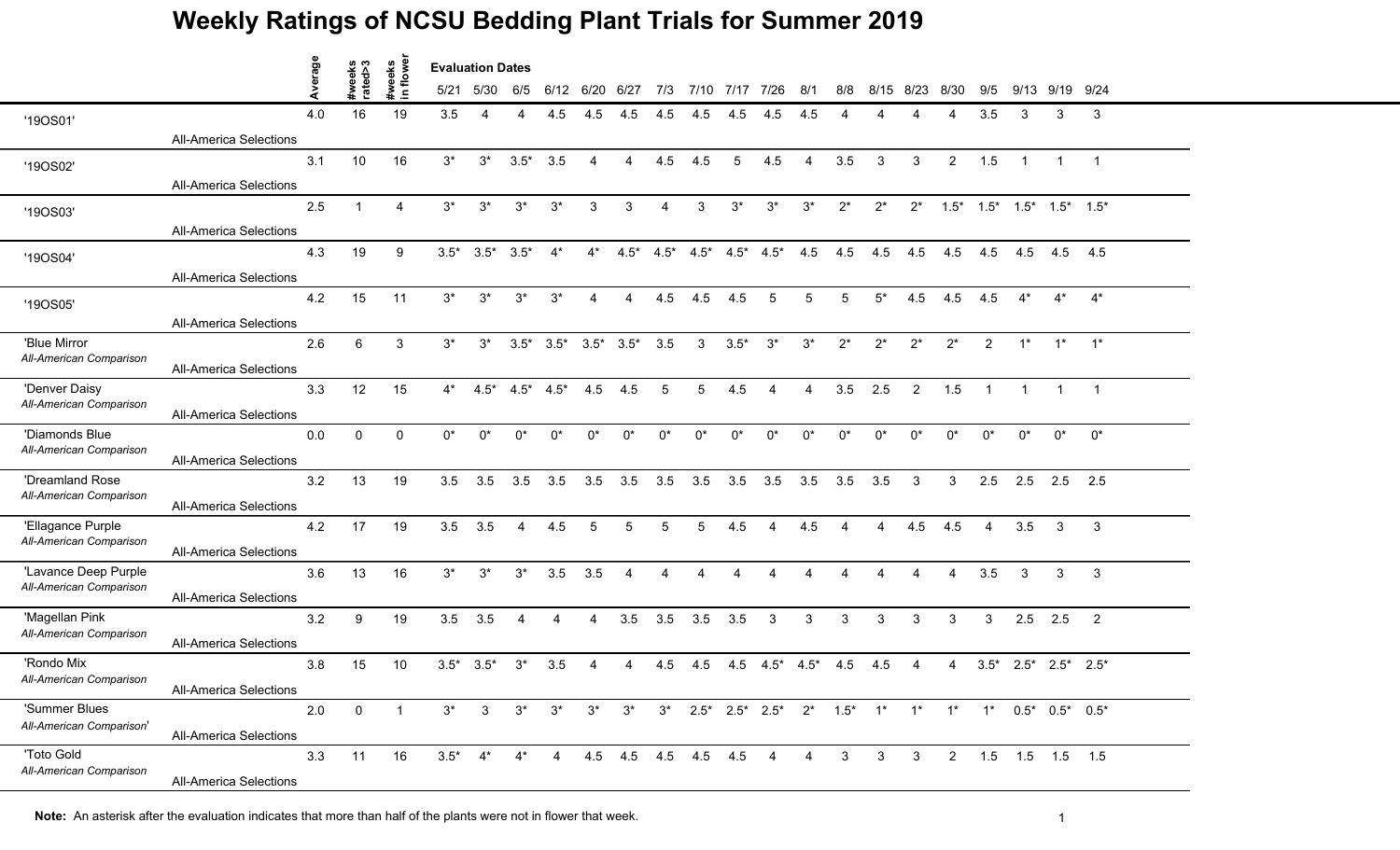|                                                                                | erage |                   |                     |                        | <b>Evaluation Dates</b> |                           |                          |                |                                 |                        |                                 |                        |              |                 |        |                |                        |                                 |      |              |                         |                |
|--------------------------------------------------------------------------------|-------|-------------------|---------------------|------------------------|-------------------------|---------------------------|--------------------------|----------------|---------------------------------|------------------------|---------------------------------|------------------------|--------------|-----------------|--------|----------------|------------------------|---------------------------------|------|--------------|-------------------------|----------------|
|                                                                                |       | #weeks<br>rated>3 | #weeks<br>in flower | 5/21                   | 5/30                    | 6/5                       |                          | 6/12 6/20 6/27 |                                 | 7/3                    |                                 | 7/10 7/17 7/26         |              | 8/1             | 8/8    |                | 8/15 8/23 8/30         |                                 | 9/5  |              | 9/13 9/19 9/24          |                |
| Angelonia angustifolia 'Serenita Rose'<br>PanAmerican Seed                     | 3.7   | 15                | 14                  | 3                      | 3                       | 3                         | з                        |                |                                 |                        |                                 |                        |              |                 |        |                |                        |                                 |      |              | $3.5^*$ $3.5^*$ $3.5^*$ |                |
| Angelonia angustifolia 'Serenita Sky Blue'<br>PanAmerican Seed                 | 4.3   | 19                | 14                  | 3.5                    | 3.5                     | $\boldsymbol{\Lambda}$    | 4                        | 5              | 5                               | 5                      | 5                               | 5                      | 4.5          | 4.5             | 4.5    | 4.5            | $\boldsymbol{\Lambda}$ | $4^*$                           | $4*$ | $4^*$        | $4^*$                   | $3.5*$         |
| Angelonia angustifolia 'Serenita White'<br>PanAmerican Seed                    | 4.6   | 18                | 14                  | 3                      | 3.5                     | $\mathbf 4$               | $\boldsymbol{\varDelta}$ | 5              | 5                               | $5\phantom{.0}$        | 5                               | 5                      | 5            | $5\phantom{.0}$ | 5      | 5              |                        | $4.5$ $4.5^*$ $4.5^*$           |      |              | $4.5^*$ $4.5^*$ $4.5^*$ |                |
| Artemisia 'Makana Silver'<br><b>Terra Nova Nurseries</b>                       | 4.2   | 19                | $\Omega$            | $4^*$                  | $4^*$                   | $4.5*$                    | $4.5*$                   |                | $4.5^*$ $4.5^*$                 |                        | $4.5^*$ $4.5^*$ $4.5^*$ $4.5^*$ |                        |              | $4^*$           | $3.5*$ | $4^*$          | $4*$                   | $4*$                            |      | $4^*$        | 4*                      | $4^*$          |
| Begonia ×hybrida 'Viking XL Red on Chocolate'<br><b>All-America Selections</b> | 3.6   | 14                | 10                  | $3^*$                  | $3^*$                   | $3^*$                     | $3^*$                    | $3^*$          | $3.5*$                          | $3.5*$                 | $3.5*$                          | $3.5*$                 | 3.5          |                 |        |                |                        | 4.5                             |      |              |                         | $\overline{A}$ |
| Bidens ferulifolia 'Goldilocks Rocks Improved'<br><b>Proven Winners</b>        | 1.9   | $\overline{7}$    | 8                   | $\boldsymbol{\Lambda}$ | $\overline{A}$          | 4.5                       | $\overline{4}$           | 4              | 3.5                             | 3.5                    | 3                               | $2^*$                  | $1^*$        | $1^*$           | $0.5*$ |                |                        | $0.5^*$ $0.5^*$ $0.5^*$ $0.5^*$ |      | $0^*$        | $0^*$                   | $0^*$          |
| Bidens hybrid 'Campfire Flame'<br><b>Proven Winners</b>                        | 1.7   | 5                 | 11                  | 3.5                    | 4                       | 4                         | 4                        | 3.5            | 3                               | 2.5                    | 2.5                             | $1.5^*$ 0.5* 0.5* 0.5* |              |                 |        | $0.5*$         | 0.5                    | 0.5                             | 0.5  | $0^*$        | $0^*$                   | $0^*$          |
| Canna × generalis 'South Pacific Orange'<br><b>All-America Selections</b>      | 4.2   | 18                | 15                  | $3^*$                  | $3.5*$                  | $3.5*$                    | $4^*$                    | 4.5            | 4.5                             | 4.5                    | 4.5                             | 5                      | 4.5          | 4.5             | 4.5    | 4              | 4.5                    | $\boldsymbol{\varDelta}$        |      |              |                         | 4              |
| Capsicum annuum 'Black Hawk'<br><b>All-America Selections</b>                  | 4.3   | 18                | 19                  | 3                      | 3.5                     |                           |                          |                |                                 | 4.5                    | 5                               | 5                      | 5            | 5               | 4.5    | 4.5            | 4.5                    | 4.5                             | 4.5  |              |                         | $\overline{A}$ |
| Capsicum annuum 'Fire Away Hot and Heavy'<br><b>Proven Winners</b>             | 4.3   | 19                | 19                  | 3.5                    | $\Delta$                | $\boldsymbol{\varLambda}$ | Δ                        |                | Δ                               | 4.5                    | 4.5                             | 4.5                    | 4.5          | 4.5             | 4.5    | 4.5            | 4.5                    | 4.5                             | 4.5  | 4.5          | 4                       | $\overline{4}$ |
| Capsicum annuum 'Onyx Red'<br><b>All-America Selections</b>                    | 4.1   | 18                | 18                  | $3^*$                  | 3.5                     | 3.5                       | 3.5                      | Δ              | $\Delta$                        | $\boldsymbol{\Lambda}$ | 4.5                             | 4.5                    | 4.5          | 4.5             | 4.5    | 4.5            | 4.5                    | 4.5                             | 4.5  | 4.5          | $\overline{A}$          | $\overline{4}$ |
| Catharanthus roseus 'Mega Bloom Dark Red'<br>AmeriSeed                         | 4.2   | 17                | 19                  | 3                      | 3                       | 3.5                       | $\overline{4}$           | 4.5            | 4.5                             | 4.5                    | 5                               | 5                      | 5            | 5               | 5      | 4.5            |                        |                                 |      |              |                         | 4              |
| Catharanthus roseus 'Mega Bloom Orchid Halo'<br><b>All-America Selections</b>  | 4.3   | 18                | 19                  | 3                      | 3.5                     | 4                         | 4.5                      | 4.5            | 4.5                             | 5                      | 5                               | 5                      | 5            | 4.5             | 4.5    |                |                        |                                 |      |              |                         |                |
| Catharanthus roseus 'Mega Bloom Pink Halo'<br><b>All-America Selections</b>    | 3.9   | 16                | 19                  | 3                      |                         | $3.5$ $3.5$ 4             |                          |                | 4.5 4.5 4.5 4.5                 |                        |                                 |                        | $5\quad 4.5$ | $5\overline{)}$ | 4.5    | $\overline{4}$ |                        | $3.5$ $3.5$ $3.5$               |      | $\mathbf{3}$ | $3^{\circ}$             | 3.5            |
| Celosia argentea 'Asian Garden'<br><b>All-America Selections</b>               | 4.1   | 18                | 18                  | $3^*$                  |                         | $3.5\quad 3.5$            | $\overline{4}$           | $\overline{4}$ | 4.5 4.5 4.5 4.5 4.5 4.5 4.5 4.5 |                        |                                 |                        |              |                 |        |                |                        |                                 |      | 4            |                         | $3.5$ $3.5$    |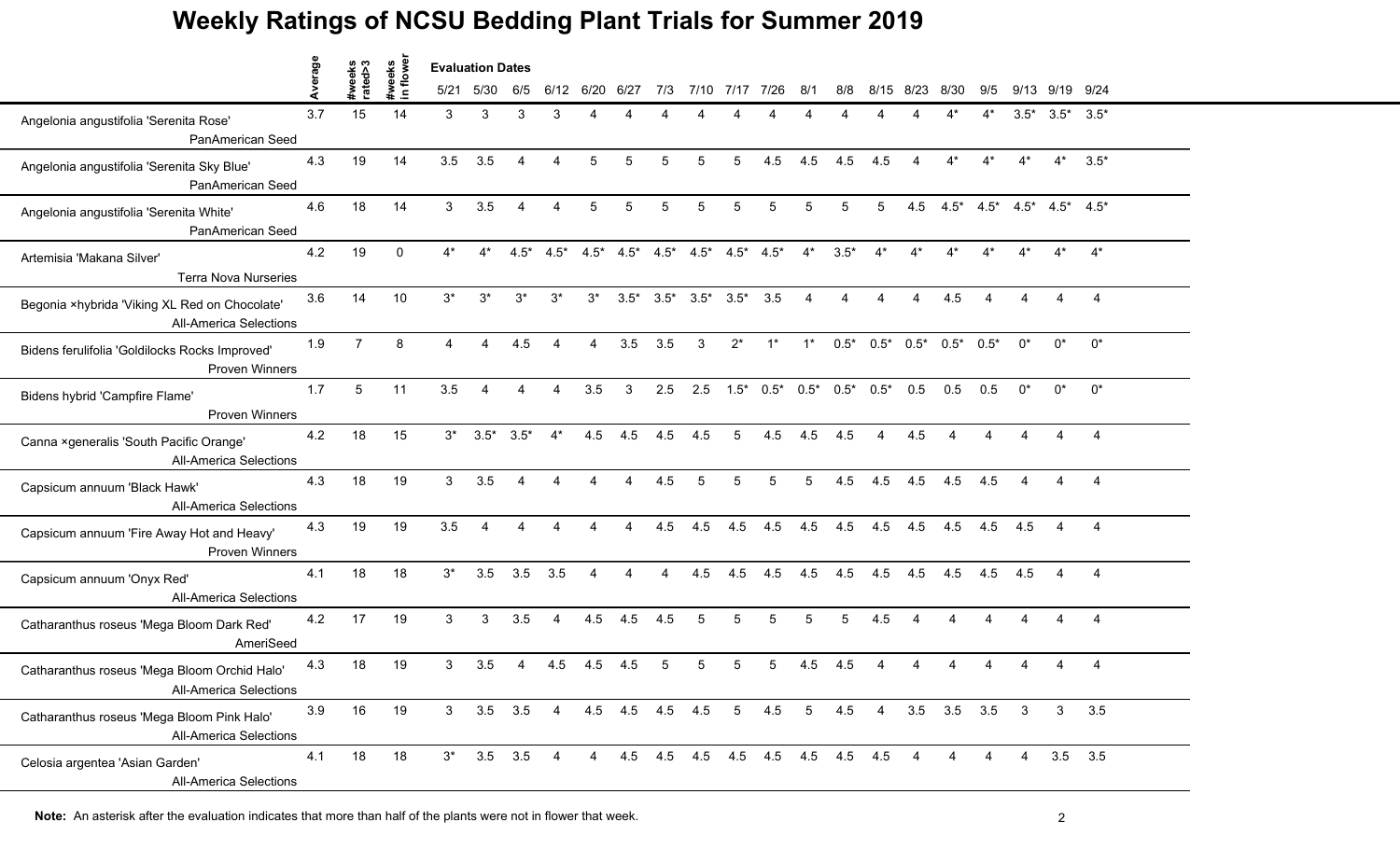|                                                                              | verage | #weeks<br>rated>3 | #weeks<br>in flower |                        | <b>Evaluation Dates</b> |                          |                          |                           |                 |                        |                |                |               |                 |                |                        |                        |                        |                        |                        |               |                |
|------------------------------------------------------------------------------|--------|-------------------|---------------------|------------------------|-------------------------|--------------------------|--------------------------|---------------------------|-----------------|------------------------|----------------|----------------|---------------|-----------------|----------------|------------------------|------------------------|------------------------|------------------------|------------------------|---------------|----------------|
|                                                                              |        |                   |                     |                        | 5/21 5/30               | 6/5                      | 6/12                     | 6/20                      | 6/27            | 7/3                    |                | 7/10 7/17 7/26 |               | 8/1             | 8/8            |                        | 8/15 8/23              | 8/30                   | 9/5                    | 9/13                   | 9/19 9/24     |                |
| Cosmos bipinnatus 'Casanova Pink'                                            | 1.4    |                   | 8                   | 3.5                    | 3                       | 3                        | 3                        | 3                         | 3               | 2.5                    | 2              | $1.5*$         |               | $0.5*$          | በ*             | n*                     |                        | n*                     |                        | በ*                     | n*            | $0^*$          |
| Floragran                                                                    |        |                   |                     |                        |                         |                          |                          |                           |                 |                        |                |                |               |                 |                |                        |                        |                        |                        |                        |               |                |
| Cosmos bipinnatus 'Casanova Red'                                             | 2.4    | 8                 | 8                   | $\overline{4}$         | 3.5                     | 3.5                      | $\boldsymbol{\varDelta}$ | $\boldsymbol{\varLambda}$ | $\Delta$        | 3.5                    | $3.5*$         | $3^*$          | $2^*$         | $2^*$           | $2^*$          | $1^*$                  | $1^*$                  | $1^*$                  | $\overline{1}$         | $1*$                   | $1^*$         | $1^*$          |
| Floragran                                                                    |        |                   |                     |                        |                         |                          |                          |                           |                 |                        |                |                |               |                 |                |                        |                        |                        |                        |                        |               |                |
| Cosmos bipinnatus 'Casanova Violet'                                          | 1.2    | 3                 | $\overline{7}$      | 3.5                    | 3.5                     | 3                        | 3 <sup>1</sup>           | 3.5                       | 3               | $\overline{2}$         | $1*$           | $0^*$          | $0^*$         | $0^*$           | $0^*$          | $0^*$                  | $0^*$                  | $0^*$                  | $0^*$                  | $0^*$                  | $0^*$         | $0^*$          |
| Floragran                                                                    |        |                   |                     |                        |                         |                          |                          |                           |                 |                        |                |                |               |                 |                |                        |                        |                        |                        |                        |               |                |
| Cosmos bipinnatus 'Casanova White'<br>Floragran                              | 1.7    | 6                 | 9                   | $\overline{4}$         | 3.5                     | 3.5                      | $\overline{4}$           | $\boldsymbol{\varDelta}$  |                 | 3                      | 3              | 2.5            | $1^*$         | $0.5*$          | $0^*$          | $0^*$                  | $0^*$                  | $0^*$                  | $0^*$                  | $0^*$                  | $0^*$         | $0^*$          |
|                                                                              | 4.6    | 19                | 18                  | $3.5*$                 |                         | $\boldsymbol{\varDelta}$ |                          | 4.5                       | 5               | 5                      | 5              | 5              | 5             | 5               | 5              | 5                      | 5                      | 4.5                    | 4.5                    | 4.5                    |               | $\overline{A}$ |
| Cuphea hyssopifolia 'FloriGlory Diana'                                       |        |                   |                     |                        |                         |                          |                          |                           |                 |                        |                |                |               |                 |                |                        |                        |                        |                        |                        |               |                |
| <b>All-America Selections</b>                                                |        |                   |                     |                        |                         |                          |                          |                           |                 |                        |                |                |               |                 |                |                        |                        |                        |                        |                        |               |                |
| Cuphea xhybrida 'Honeybells'                                                 | 4.8    | 19                | 19                  | $\overline{4}$         | 4.5                     | 4.5                      | 4.5                      | 5                         | 5               | $5\phantom{.0}$        | 5              | 5              | 5             | $5\phantom{.0}$ | 5              | 5                      | 5                      | 5                      | 5                      | 4.5                    | 4.5           | 4.5            |
| <b>Ball FloraPlant</b>                                                       |        |                   |                     |                        |                         |                          |                          |                           |                 |                        |                |                |               |                 |                |                        |                        |                        |                        |                        |               |                |
| Dahlia xhybrida 'Venti Red+White'                                            | 3.5    | 11                | 16                  | 3.5                    | $\overline{4}$          | 4.5                      | 4.5                      | 4.5                       | 4.5             | 4.5                    | 4.5            | 4.5            | 4             | 3.5             | 3              | 3                      | 2.5                    | 2.5                    | 2.5                    | $2^*$                  | $2^*$         | $2^*$          |
| Selecta                                                                      |        |                   |                     |                        |                         |                          |                          |                           |                 |                        |                |                |               |                 |                |                        |                        |                        |                        |                        |               |                |
| Dahlia xhybrida 'Venti Royal Purple'<br>Selecta                              | 4.2    | 16                | 19                  | $\overline{4}$         | 4.5                     | 5                        | 4.5                      | 5                         | 5               | 5                      | 5              | 5              | 4.5           | 4.5             | 4.5            | $\overline{4}$         | 3.5                    | 3.5                    | 3.5                    | 3                      | 3             | 3              |
| Dahlia xhybrida 'Venti Tequila Sunrise'                                      | 4.0    | 13                | 19                  | $\boldsymbol{\Lambda}$ | 4.5                     | $\overline{5}$           | 4.5                      | 5                         | 5               | 4.5                    | 4.5            | 4.5            | 4.5           | 4.5             | $\overline{A}$ | 3.5                    | 3                      | 3                      | 3                      | 3                      | 3             | 3              |
| Selecta                                                                      |        |                   |                     |                        |                         |                          |                          |                           |                 |                        |                |                |               |                 |                |                        |                        |                        |                        |                        |               |                |
| Dianthus barbatus interspecific 'Jolt Pink'<br><b>All-America Selections</b> | 4.4    | 18                | 16                  | $3.5*$                 | $4^*$                   | $4^*$                    | 4.5                      | 5                         | 5               | 5                      | 5              | 5              | 5             | 5               | 4.5            | 4.5                    | 4.5                    | $\boldsymbol{\Lambda}$ | $\boldsymbol{\Lambda}$ | $\overline{4}$         | 3.5           | $\mathbf{3}$   |
|                                                                              | 3.7    | 18                | 19                  | 3.5                    | 3.5                     | 3.5                      | $\boldsymbol{\Lambda}$   | 4                         | 4               | $\boldsymbol{\Lambda}$ | $\overline{4}$ | 3.5            | 3.5           | 3.5             | $\overline{4}$ | $\overline{4}$         | $\boldsymbol{\Lambda}$ | $\boldsymbol{\Lambda}$ | 3.5                    |                        | $3.5$ $3.5$   | $\mathbf{3}$   |
| Dianthus interspecific 'Supra Pink'                                          |        |                   |                     |                        |                         |                          |                          |                           |                 |                        |                |                |               |                 |                |                        |                        |                        |                        |                        |               |                |
| <b>All-America Selections</b>                                                |        |                   |                     |                        |                         |                          |                          |                           |                 |                        |                |                |               |                 |                |                        |                        |                        |                        |                        |               |                |
| Euphorbia hybrid 'Diamond Snow'<br><b>Proven Winners</b>                     | 4.4    | 19                | 19                  | $\overline{A}$         | 4.5                     | 5                        | 5                        | 5                         | 5               | 5                      | 5              | 5              | 4.5           | 4.5             | Δ              | $\boldsymbol{\Lambda}$ |                        |                        |                        |                        |               | $\overline{4}$ |
| Gaillardia hybrid 'Heat It Up Scarlet'                                       | 4.2    | 18                | 19                  | 4                      | 4.5                     | 4.5                      | 4.5                      | 5                         |                 | 5                      | 5              | 4.5            |               |                 |                | Δ                      | 3.5                    | 3.5                    |                        | $\boldsymbol{\Lambda}$ | 3.5           | 3              |
| Proven Winners                                                               |        |                   |                     |                        |                         |                          |                          |                           |                 |                        |                |                |               |                 |                |                        |                        |                        |                        |                        |               |                |
| Gaillardia hybrid 'Heat It Up Yellow'<br>Proven Winners                      | 4.0    | 16                | 19                  | $\overline{4}$         | 4.5                     | $5\overline{5}$          | $5\overline{)}$          |                           | 5 4.5 4.5 4.5   |                        |                | $\overline{4}$ |               | $4 \t 4.5 \t 4$ |                | $\overline{4}$         | $\overline{4}$         | $\overline{4}$         | 3.5                    | 3 <sup>7</sup>         | $2.5$ 2       |                |
|                                                                              | 4.2    | 18                | 19                  | 3.5                    | $\overline{4}$          | $\overline{4}$           | $\overline{4}$           |                           | 4.5 4.5 4.5 4.5 |                        |                |                | 5 4.5 4.5 4.5 |                 |                | $\overline{4}$         | $\overline{4}$         | 4.5 4.5                |                        | 4                      | $3.5\qquad 3$ |                |
| Geranium 'Galaxy Dark Red'<br><b>Ball FloraPlant</b>                         |        |                   |                     |                        |                         |                          |                          |                           |                 |                        |                |                |               |                 |                |                        |                        |                        |                        |                        |               |                |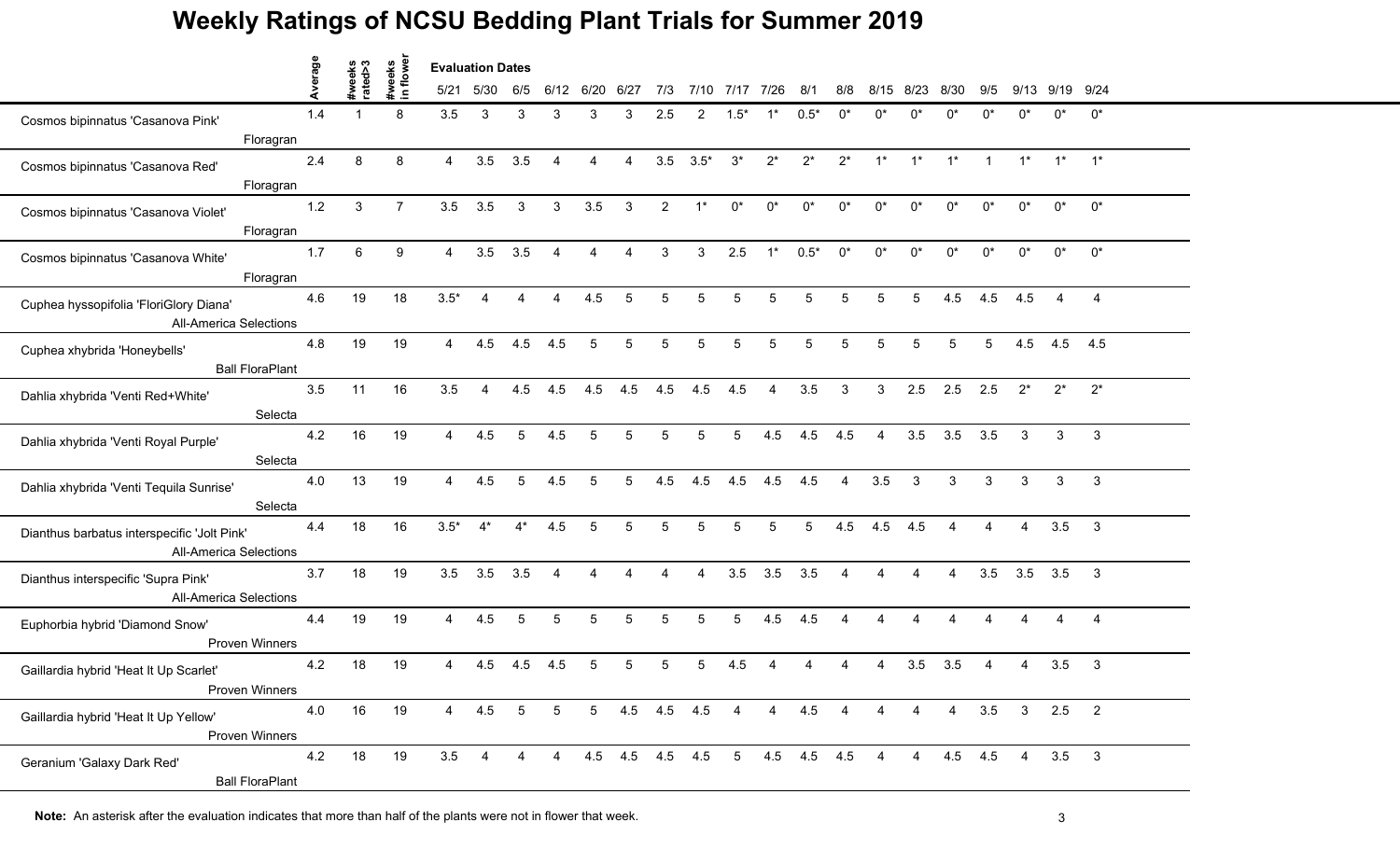|                                                                              | werage |                   | weeks       | <b>Evaluation Dates</b> |                        |                        |                |                         |                |                        |                                             |                |                |                        |                 |                |       |                        |                |                       |                |                |
|------------------------------------------------------------------------------|--------|-------------------|-------------|-------------------------|------------------------|------------------------|----------------|-------------------------|----------------|------------------------|---------------------------------------------|----------------|----------------|------------------------|-----------------|----------------|-------|------------------------|----------------|-----------------------|----------------|----------------|
|                                                                              |        | #weeks<br>rated>3 | $\epsilon$  | 5/21                    | 5/30                   | 6/5                    | 6/12           | 6/20                    | 6/27           | 7/3                    | 7/10                                        | 7/17           | 7/26           | 8/1                    | 8/8             | 8/15           | 8/23  | 8/30                   | 9/5            | 9/13                  |                | 9/19 9/24      |
| Geranium 'Galaxy Pink'                                                       | 4.7    | 19                | 18          | 3.5                     | 4                      | 4.5                    | 4.5            | 5                       |                | 4.5                    |                                             |                |                |                        |                 | 4.5            | 4.5   | 5                      | 5.             | 4.5                   | 4.5            | $4.5*$         |
| <b>Ball FloraPlant</b><br>Geranium 'Galaxy Violet'<br><b>Ball FloraPlant</b> | 3.6    | 13                | 19          | 3.5                     | 4                      | $\boldsymbol{\Lambda}$ | 4              | 4.5                     | 4.5            | $\boldsymbol{\Lambda}$ | $\overline{A}$                              | $\overline{4}$ | 4.5            | 3.5                    | 3.5             | $\overline{4}$ | 3     | 3                      | 3              | 3                     | 2.5            | $\overline{2}$ |
| Geranium 'Galaxy White'<br><b>Ball FloraPlant</b>                            | 3.9    | 17                | 17          | 3.5                     | 4                      | $\boldsymbol{\Lambda}$ | 4              | $\boldsymbol{\Lambda}$  | 4              | $\boldsymbol{\Lambda}$ | $4^*$                                       | $\Delta$       | $\overline{4}$ | 4.5                    | 4.5             | 4.5            | 4     | $\boldsymbol{\Lambda}$ | $\overline{4}$ | 3.5                   | 3 <sup>7</sup> | $2.5*$         |
| Gypsophila muralis 'Gypsy White Improved'<br><b>All-America Selections</b>   | 2.8    | 12                | 15          | 3                       | 3.5                    | 3.5                    | 3.5            | $\overline{4}$          | 4              | 4                      | 4                                           | 3.5            | 3.5            | 3.5                    | 3.5             | 3.5            | 3     | $\overline{2}$         | $1^*$          | $0^*$                 | $0^*$          | $0^*$          |
| Helianthus 'Suncredible Yellow'<br><b>Proven Winners</b>                     | 4.2    | 17                | 18          | $4^*$                   | 4.5                    | 4.5                    | 4.5            | 4.5                     | 5              | 5                      | 4.5                                         | 4.5            | 4.5            | 4.5                    |                 |                |       |                        | 3.5            | 3                     | 3              | 3.5            |
| Impatiens walleriana 'Beacon Bright Red'<br>PanAmerican Seed                 | 4.0    | 15                | 19          | 3                       | 3.5                    | 3                      | 3              | 3                       | 3.5            | $\overline{4}$         | 4.5                                         | 4.5            | 4.5            | $5\phantom{.0}$        | $5\overline{)}$ | 4.5            | 4.5   | 4.5                    | 4.5            | $\overline{4}$        | $\overline{4}$ | $\overline{4}$ |
| Impatiens walleriana 'Beacon Coral'<br>PanAmerican Seed                      | 2.9    | 11                | 17          | 3.5                     | 3.5                    | 3.5                    | 3.5            | 3.5                     | $\overline{4}$ | $\overline{4}$         | 4                                           | 4              | 3.5            | 3.5                    | $\mathbf{3}$    | 3              | 2.5   | 2                      | $\overline{2}$ | $\overline{1}$        | $1^*$ $1^*$    |                |
| Impatiens walleriana 'Beacon Orange'<br>PanAmerican Seed                     | 3.1    | 12                | 19          | 3                       | 3.5                    | 3.5                    | 3.5            | 3.5                     | 3.5            | 3.5                    | 3.5                                         | 3.5            | 3.5            | 3.5                    | 3.5             | 3.5            | 3     | 3                      | 2.5            | 2                     | 1.5            | 1.5            |
| Impatiens walleriana 'Beacon Salmon'<br>PanAmerican Seed                     | 3.3    | 12                | 19          | 3                       | 3                      | 3.5                    | 3.5            | 3.5                     | 4              |                        |                                             |                |                |                        | $\overline{A}$  | 3.5            | 3.5   | 3                      | 3              | $\overline{2}$        |                | $1.5$ 1.5      |
| Impatiens walleriana 'Beacon Violet Shades'<br>PanAmerican Seed              | 3.8    | 18                | 19          | 3                       | 3.5                    | 3.5                    | 3.5            | 3.5                     | 3.5            | $\overline{4}$         | $\overline{4}$                              | 4.5            | 4              | $\boldsymbol{\Lambda}$ | 4               | $\Delta$       | 4     | $\boldsymbol{\Lambda}$ | $\overline{A}$ | 3.5                   | 3.5            | 3.5            |
| Impatiens walleriana 'Beacon White'<br>PanAmerican Seed                      | 2.8    | 5                 | 19          | 3                       | 3                      | 3                      | 3.5            | 3.5                     | 3.5            | 3.5                    | 3.5                                         | $\mathbf{3}$   | 3              | 3                      | 3               | 3              | 2.5   | 2.5                    | 2.5            | 1.5                   | $1.5$ 1.5      |                |
| Impatiens walleriana 'Rockapulco Orange'<br><b>Proven Winners</b>            | 3.1    | 10                | 12          | 4                       | $\boldsymbol{\Lambda}$ | $\overline{4}$         | 4              | 3.5                     | 4              | 4                      | 4                                           | $\overline{4}$ | 3.5            | 3                      | 3               | $3^*$          | $3^*$ | $2^*$                  | $2^*$          | $1.5^*$ $1.5^*$ $1^*$ |                |                |
| Impatiens walleriana 'Super Elfin Orange Bright'<br>PanAmerican Seed         | 3.7    | 13                | 19          | 3                       | 3                      | 3                      | 3.5            | 3.5                     | 3.5            |                        | 4.5                                         |                | 4.5            | 4.5                    | 4.5             |                |       |                        | 3.5            | 3                     | 3              | 3              |
| Impatiens walleriana 'Super Elfin XP White'<br>PanAmerican Seed              | 2.7    | $\overline{2}$    | 19          | 3                       | 3 <sup>1</sup>         | 3 <sup>1</sup>         | 3 <sup>3</sup> | $\overline{\mathbf{3}}$ |                |                        | $3\quad 3.5\quad 3.5\quad 3$                |                |                | $3 \qquad 3$           | 3 <sup>1</sup>  | $\mathbf{3}$   |       | $3$ 2.5 2              |                | $\overline{1}$        |                | $1 \quad 1$    |
| Ipomoea hybrid 'Sweet Caroline Red Hawk'<br><b>Proven Winners</b>            | 4.6    | 19                | $\mathbf 0$ | $4^*$                   | $4^*$                  | $4^*$                  |                |                         |                |                        | $4^*$ $4.5^*$ $4.5^*$ $4.5^*$ $4.5^*$ $5^*$ |                |                | $5^*$                  | $5^*$           | $5^*$          | $5^*$ | $5*$                   | $5*$           | $5^*$                 | $5^*$          | $5*$           |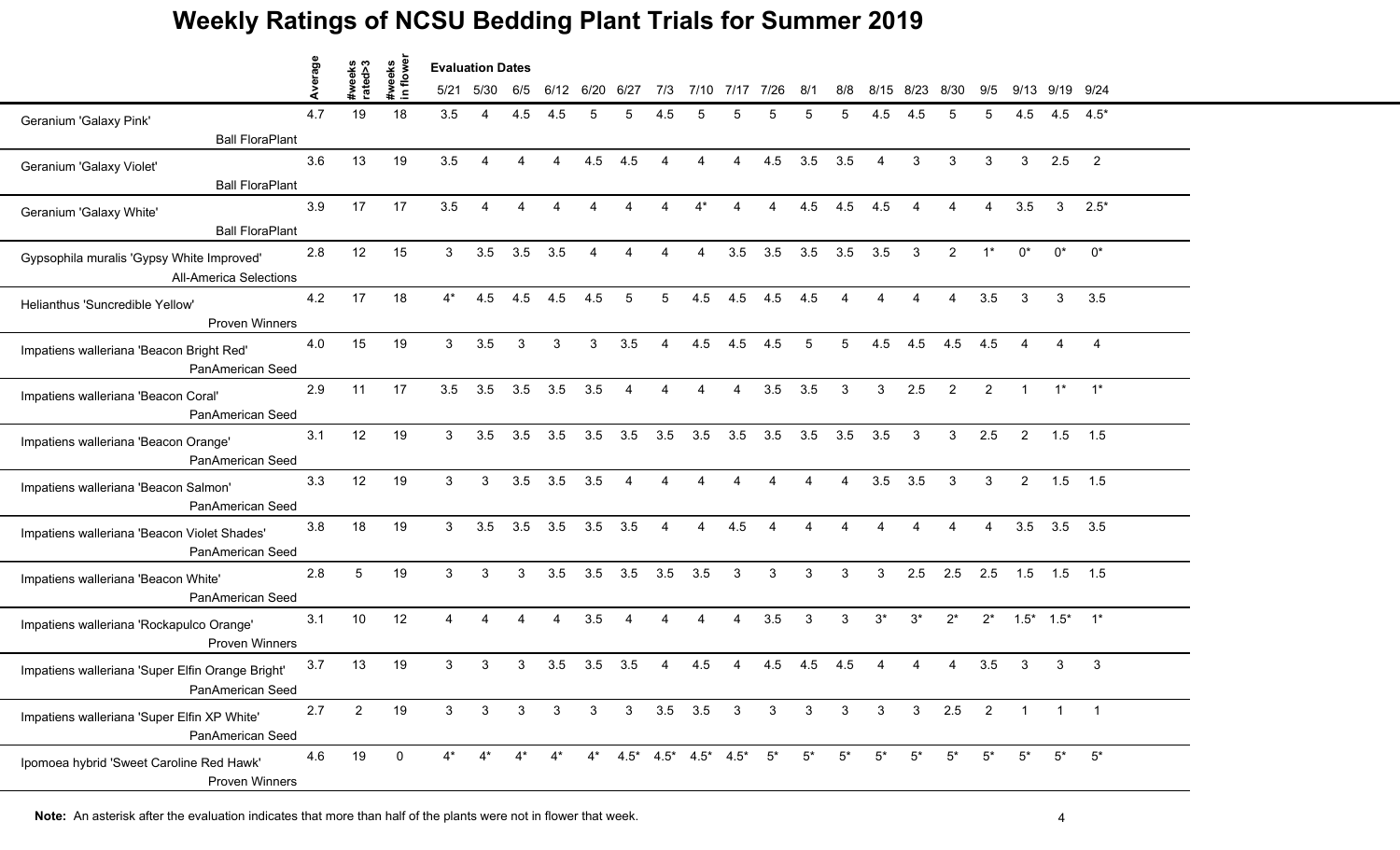|                                                                       | Average |                   | weeks<br>If In | <b>Evaluation Dates</b> |                         |                         |          |                                         |                |                         |                 |                           |                 |                |              |             |                |                            |            |             |                |                |
|-----------------------------------------------------------------------|---------|-------------------|----------------|-------------------------|-------------------------|-------------------------|----------|-----------------------------------------|----------------|-------------------------|-----------------|---------------------------|-----------------|----------------|--------------|-------------|----------------|----------------------------|------------|-------------|----------------|----------------|
|                                                                       |         | #weeks<br>rated>3 | $\mathbf{r}$   |                         | 5/21 5/30               | 6/5                     |          | 6/12 6/20 6/27                          |                | 7/3                     |                 | 7/10 7/17 7/26            |                 | 8/1            | 8/8          |             | 8/15 8/23      | 8/30                       | 9/5        |             | 9/13 9/19 9/24 |                |
| Ipomoea hybrid 'Sweet Caroline Red Hawk'<br><b>Proven Winners</b>     | 4.8     | 19                | U              | $4^*$                   |                         | $4.5^*$ $4.5^*$ $4.5^*$ |          | $4.5*$                                  | $5^*$          | 5*                      |                 | 5*                        |                 | 5*             |              | 5*          |                | $5*$                       |            | 5*          | $5*$           | $5*$           |
| Isotoma axillaris 'Patti's Pink'<br>Proven Winners                    | 2.4     | $\overline{7}$    | 16             | $\overline{\mathbf{4}}$ | 4                       | 4.5                     | 5        | 5                                       | 4.5            | 4                       | 3               | 2.5                       | $\overline{2}$  | $\overline{2}$ | $2^{\circ}$  | 1.5         | $\overline{1}$ | 0.5                        | 0.5        | $0^*$       | $0^*$          | $0^*$          |
| Lantana camara ' Luscious Goldengate'<br>Proven Winners               | 4.6     | 19                | 19             | 3.5                     |                         | 4                       | 4.5      | 5                                       | 5              | 5                       | $5^{\circ}$     | 5                         | 4.5             | 5              | $5^{\circ}$  | $5^{\circ}$ | 4.5            | 4.5                        | 4.5        | 4.5         | 4.5            | $\overline{4}$ |
| Lavatera trimestris 'Patio Pink'<br>Floragran                         | 1.7     | 6                 | 6              |                         | $3.5^*$ $3.5^*$ $3.5^*$ |                         | $3^*$    | 3.5                                     | 3.5            |                         |                 | $3.5$ $2.5$ $1.5^*$ $1^*$ |                 | $1^*$          | $\mathbf{1}$ |             | $0.5$ $0.5^*$  | $0^*$                      | $0^*$      | $0^*$       | $0^*$          | $0^*$          |
| Lavatera trimestris 'Patio White'<br>Floragran                        | 1.5     |                   | 5              | $3^*$                   | $3^*$                   | $3^*$                   | 3.5      | 3.5                                     | 3.5            |                         | $3.5$ 2.5       | $1.5*$                    | $1^*$           | $0.5*$         | $0^*$        | n*          | n*             | n*                         | n*         | $^{\wedge}$ | $0^*$          | $0^*$          |
| Lupinus polyphyllus 'Lupini Blue Shades'<br>Floragran                 | 1.6     | $\overline{7}$    | $\mathbf{0}$   |                         | $3.5^*$ $3.5^*$ $3.5^*$ |                         | $4^*$    | $4^*$                                   | $4^*$          | $4^*$                   | $3^*$           | $0^*$                     | $0^*$           | $0^*$          | $0^*$        | $0^*$       | $0^*$          | $0^*$                      | $0^*$      | $0^*$       | $0^*$          | $0^*$          |
| Lupinus polyphyllus 'Lupini Pink Shades'<br>Floragran                 | 1.4     | 6                 | $\Omega$       |                         | $3.5^*$ $3.5^*$         | $4^*$                   |          |                                         |                | $3^*$                   |                 | $0^*$                     | $0^*$           | $0^*$          | $^{\circ}$   | $0^*$       | $^{\circ}$     | $0^*$                      | $0^*$      | $0^*$       | $0^*$          | $0^*$          |
| Lupinus polyphyllus 'Lupini Red Shades'<br>Floragran                  | 1.5     | $\overline{7}$    | $\overline{A}$ | $3.5*$                  | $4^*$                   | $4^*$                   | $\Delta$ | 4                                       | 4              | 3.5                     | $2^*$           | $0^*$                     | $0^*$           | $0^*$          | $0^*$        | $0^*$       | $0^*$          | $0^*$                      | $0^*$      | $0^*$       | $0^*$          | $0^*$          |
| Lupinus polyphyllus 'Lupini White'<br>Floragran                       | $1.2$   | $\Omega$          | 0              | $3^*$                   | $3^*$                   | $3^*$                   | $3^*$    | $3^*$                                   | $3^*$          | $2.5*$                  | $2^*$           | n*                        | $0^*$           | $^{\circ}$     | $^{\wedge}$  | n*          | n*             | n*                         | n*         | $^{\wedge}$ | $0^*$          | $0^*$          |
| Lupinus polyphyllus 'Lupini Yellow Shades'<br>Floragran               | 1.4     | 6                 | $\Omega$       | $3.5*$                  |                         |                         |          | $3.5^*$ $3.5^*$ $3.5^*$ $3.5^*$ $3.5^*$ |                | $3^*$                   | $2^*$           | $0^*$                     | $0^*$           | $0^*$          | $0^*$        | $0^*$       | $0^*$          | $0^*$                      | $^{\circ}$ | $0^*$       | $0^*$          | $0^*$          |
| Lycopersicon esculentum 'Goodhearted'<br>Proven Winners               | 1.1     | 4                 | 5              | 4.5                     | 4.5                     | 4.5                     | 3.5      | 2                                       | $1.5*$         | $1*$                    | $0^*$           | $0^*$                     | $0^*$           | $0^*$          | n*           | n*          | $^{\circ}$     | $^{\circ}$                 | በ*         | $0^*$       | $0^*$          | $0^*$          |
| Nemesia 'Sunsatia Cranberry Red'<br>Proven Winners                    | 2.2     | 8                 | 8              | 4                       | 4.5                     | 4.5                     |          |                                         | $4^*$          | $4^*$                   | $3.5*$          | $2.5*$                    | $\overline{2}$  | 1.5            | 1.5          | $1^*$       | $0.5*$         | $0^*$                      | $0^*$      | $0^*$       | $0^*$          | $0^*$          |
| Nemesia fruticans 'Aromance Pink'<br>Proven Winners                   | 4.1     | 16                | 19             |                         |                         |                         |          | 4.5                                     |                |                         |                 |                           |                 | 4.5            | 4.5          | 4.5         | 4              | 3.5                        | 3.5        | 3           | 3              | 3              |
| Osteospermum ecklonis 'Bright Lights Berry<br>Rose'<br>Proven Winners | $2.2\,$ | $\overline{4}$    | 16             |                         | $3.5$ $3.5$ $3.5$ $3.5$ |                         |          | $\overline{\mathbf{3}}$                 | 3 <sup>3</sup> | $\overline{\mathbf{3}}$ | 3 <sup>7</sup>  |                           | 2.5 1.5 2 1.5 2 |                |              |             |                | 2 1.5 1.5 1* 0.5* 0*       |            |             |                |                |
| Osteospermum ecklonis 'Bright Lights Purple'<br>Proven Winners        | 2.6     | $\overline{7}$    | 19             |                         | $3.5\quad 3.5$          | $\overline{4}$          | 4        | $\overline{4}$                          |                |                         | $3.5$ $3.5$ $3$ |                           | 2 2 2.5 2 2     |                |              |             |                | 2  1.5  1.5  1.5  1.5  1.5 |            |             |                |                |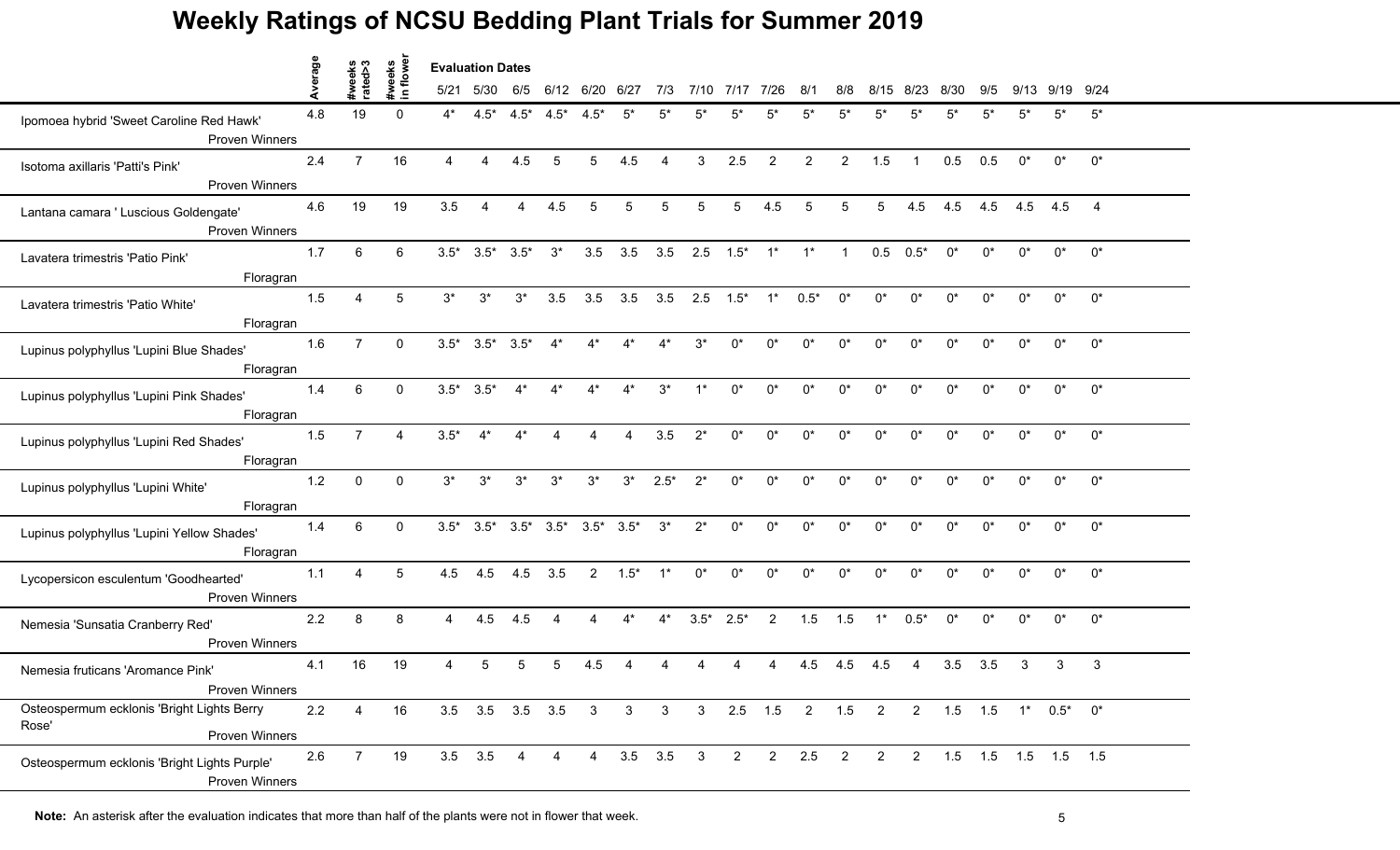|                                                                                                |         | #weeks<br>rated>3<br>weeks<br>1 flower<br><b>Evaluation Dates</b><br>5/21 5/30<br>7/10 7/17 7/26<br>8/15 8/23<br>9/19 9/24<br>9/13 |                |                |                                 |                        |                  |                        |                |                 |                 |                        |                                         |                        |     |                       |                |                                         |              |       |                     |                |
|------------------------------------------------------------------------------------------------|---------|------------------------------------------------------------------------------------------------------------------------------------|----------------|----------------|---------------------------------|------------------------|------------------|------------------------|----------------|-----------------|-----------------|------------------------|-----------------------------------------|------------------------|-----|-----------------------|----------------|-----------------------------------------|--------------|-------|---------------------|----------------|
|                                                                                                | Average |                                                                                                                                    | $\epsilon$     |                |                                 | 6/5                    | 6/12             | 6/20                   | 6/27           | 7/3             |                 |                        |                                         | 8/1                    | 8/8 |                       |                | 8/30                                    | 9/5          |       |                     |                |
| Osteospermum ecklonis 'Bright Lights White'<br><b>Proven Winners</b>                           | 3.4     | 12                                                                                                                                 | 19             | 3.5            | 3.5                             |                        |                  | 4.5                    | 4.5            | 4.5             |                 | 3.5                    |                                         |                        | 3.5 | 3                     | 3              | 3                                       | 2.5          | 2     |                     | $1.5$ 1.5      |
| Penstemon barbatus 'Twizzle Purple<br>All-American Comparison<br><b>All-America Selections</b> | 4.1     | 19                                                                                                                                 | $\overline{7}$ |                | $3.5^*$ $3.5^*$ $3.5^*$ $3.5^*$ |                        |                  | $\overline{4}$         | $\overline{4}$ | $\overline{4}$  | $\overline{4}$  | 4.5                    | 4.5                                     | 5                      |     |                       |                | $4.5^*$ $4.5^*$ $4.5^*$ $4.5^*$ $4.5^*$ |              | $4^*$ | $4^*$               | $3.5*$         |
| Pentas lanceolata 'Lucky Star Lipstick'<br>PanAmerican Seed                                    | 4.2     | 16                                                                                                                                 | 18             | 3 <sup>1</sup> | 3                               | $3^*$                  | 3.5              | 3.5                    | 3.5            | $\overline{4}$  | 4.5             | 4.5                    | 4.5                                     | 5                      | 5   | 5                     | $5^{\circ}$    |                                         |              |       | 4.5 4.5 4.5 4.5 4.5 |                |
| Pentas lanceolata 'Lucky Star Violet<br>PanAmerican Seed                                       | 3.5     | 13                                                                                                                                 | 19             | 3              | 3                               | 3                      | 3.5              | 3.5                    | 3.5            | 3.5             | 3.5             | 3.5                    | 4                                       | 4                      |     |                       |                | 4                                       | 3.5          | 3     | 3                   | 3              |
| Pentas lanceolata 'Lucky Star White Improved'<br>PanAmerican Seed                              | 3.9     | 15                                                                                                                                 | 19             | 3              | 3                               | 3                      | 3                | 3.5                    | 3.5            | 3.5             |                 |                        |                                         |                        | 4.5 | 4.5                   | 4.5            | 4.5                                     | 4.5          | 4.5   | 4.5                 | $\overline{4}$ |
| Pentas lanceolata 'Sunstar Lavender'<br>Proven Winners                                         | 4.8     | 19                                                                                                                                 | 19             | $\overline{4}$ | $\Delta$                        | $\overline{A}$         | 4                | 4.5                    | 5              | $5\phantom{.0}$ | $5\phantom{.0}$ | 5                      | 5                                       | 5                      | 5   | 5                     | 5              | 5                                       | 5            | 5     | 5                   | 5              |
| Pentas lanceolata 'Sunstar Pink'<br><b>Proven Winners</b>                                      | 3.9     | 19                                                                                                                                 | 18             | $\overline{4}$ | 3.5                             |                        | $3.5\quad 3.5^*$ | 3.5                    | 3.5            | $\overline{A}$  | $\overline{4}$  | $\boldsymbol{\Lambda}$ | $\overline{4}$                          | $\boldsymbol{\Lambda}$ | Δ   | $\overline{A}$        | 4              | $\mathbf{\Delta}$                       | 4            |       | 4                   | $\overline{A}$ |
| Pentas lanceolata 'Sunstar Red'<br><b>Proven Winners</b>                                       | 4.8     | 19                                                                                                                                 | 19             | 4              |                                 | $\boldsymbol{\Lambda}$ | $\overline{4}$   | 4.5                    | 5              | 5               | 5               | 5                      | 5                                       | 5                      | 5   | 5                     | 5              | 5                                       | 5            | 5     | 5                   | $\sqrt{5}$     |
| Pentas lanceolata 'Sunstar Rose'<br>Proven Winners                                             | 4.7     | 19                                                                                                                                 | 19             |                |                                 |                        | 4.5              | 4.5                    | 4.5            | 4.5             | 4.5             | 4.5                    | 5                                       | 5                      | 5   | 5                     | 5              |                                         | 5            | 5     | 5                   | 4.5            |
| Petunia ×hybrida 'ColorRush Purple'<br><b>Ball FloraPlant</b>                                  | 3.9     | 16                                                                                                                                 | 19             | 3.5            | $\boldsymbol{\Lambda}$          | 4                      | 4.5              | 5                      | 5              | 5               | 4.5             | $\overline{4}$         | 4.5                                     | 4.5                    | 4.5 | $\overline{4}$        | 3.5            | 3.5                                     | 3.5          | 2.5   | 2.5                 | 2.5            |
| Petunia ×hybrida 'ColorRush Watermelon Red'<br><b>Ball FloraPlant</b>                          | 3.7     | 15                                                                                                                                 | 19             | 3.5            | $\overline{4}$                  | $\boldsymbol{\Lambda}$ | $\overline{4}$   | $\boldsymbol{\Lambda}$ | $\overline{4}$ | $\mathbf 4$     | $\overline{4}$  | $\overline{4}$         | 4.5                                     | $\overline{A}$         | 4.5 | $\overline{4}$        | $\overline{A}$ | 3.5                                     | $\mathbf{3}$ |       | $2.5$ $2.5$ $2.5$   |                |
| Petunia ×hybrida 'ColorRush White'<br><b>Ball FloraPlant</b>                                   | 4.6     | 19                                                                                                                                 | 19             | $\overline{4}$ | 4.5                             | 4.5                    | 4.5              | 5                      | 5              | 5               | 5               | 5                      | 5                                       | 4.5                    | 4.5 | 4.5                   | 4.5            | 4.5                                     | 4.5          | 4.5   | 4.5 4.5             |                |
| Petunia ×hybrida 'Easy Wave Lavender Sky Blue' 2.6<br>PanAmerican Seed                         |         | 11                                                                                                                                 | 14             | 3.5            | 3.5                             |                        |                  |                        |                |                 |                 |                        |                                         | 3.5                    | 3   | $\mathbf{2}^{\prime}$ | 1.5            | $0.5*$                                  |              | n*    | $0^*$               | $0^*$          |
| Petunia ×hybrida 'Easy Wave Pink Passion'<br>PanAmerican Seed                                  | 3.9     | 14                                                                                                                                 | 19             | 3              | 3                               | 3.5                    | $\overline{4}$   |                        | 4.5 4.5 4.5    |                 | 5               | 5                      | $5\overline{)}$                         | $5\overline{)}$        | 4.5 | 4.5                   | 4              | 3.5                                     |              |       | 3.5 2.5 2.5 2       |                |
| Petunia ×hybrida 'Easy Wave Red Improved'<br>PanAmerican Seed                                  | 3.1     | 13                                                                                                                                 | 19             | 3              | 3.5                             |                        | $3.5\quad 3.5$   |                        |                |                 |                 |                        | 3.5 3.5 3.5 3.5 3.5 3.5 3.5 3.5 3.5 3.5 |                        |     |                       |                | 3                                       |              |       | 2.5 1.5 1.5 1.5     |                |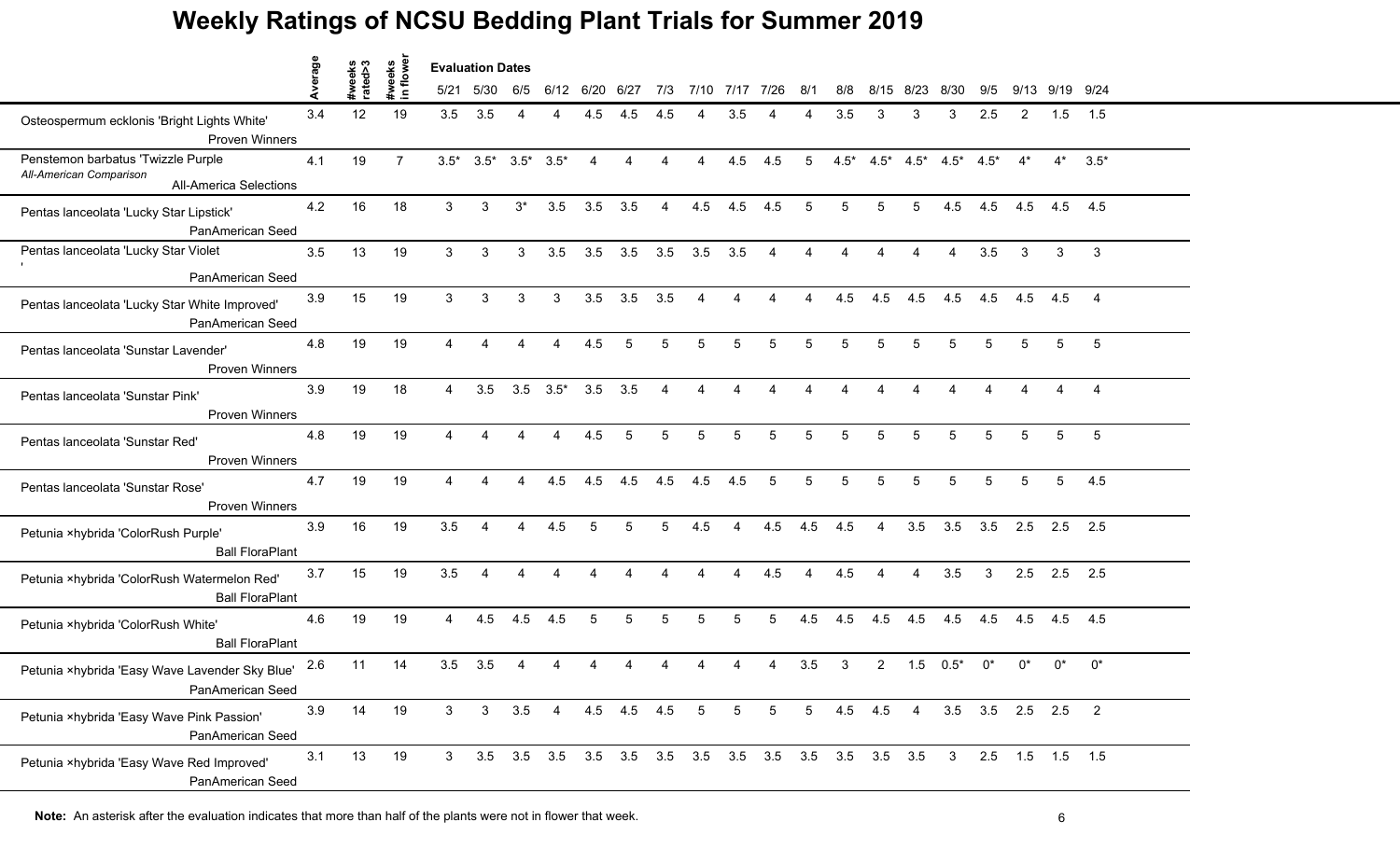|                                                                                      |         | #weeks<br>rated>3<br>#weeks<br>in flowe<br><b>Evaluation Dates</b><br>9/19 9/24 |    |                |                |                |             |                 |      |                          |                |      |                             |                          |                |                |                |                        |                |       |             |                |
|--------------------------------------------------------------------------------------|---------|---------------------------------------------------------------------------------|----|----------------|----------------|----------------|-------------|-----------------|------|--------------------------|----------------|------|-----------------------------|--------------------------|----------------|----------------|----------------|------------------------|----------------|-------|-------------|----------------|
|                                                                                      | Average |                                                                                 |    | 5/21           | 5/30           | 6/5            | 6/12        | 6/20            | 6/27 | 7/3                      | 7/10           | 7/17 | 7/26                        | 8/1                      | 8/8            | 8/15           | 8/23           | 8/30                   | 9/5            | 9/13  |             |                |
| Petunia ×hybrida 'Headliner Dark Saturn'<br>Selecta                                  | 3.8     | 16                                                                              | 19 | 3.5            | 3.5            |                |             | 4.5             | 4.5  | 4.5                      | 4.5            | 4.5  | 4.5                         | 4.5                      |                |                | 3.5            | 3.5                    | 3.5            | 2.5   | 2.5         | 2.5            |
| Petunia ×hybrida 'Supertunia Mini Vista Indigo<br>Improved'<br><b>Proven Winners</b> | 4.4     | 16                                                                              | 19 | $\overline{4}$ | 4.5            | 4.5            | 5           | 5               | 5    | 5                        | 5              | 5    | 5                           | 5                        | 4.5            | 4.5            | $\overline{4}$ | 4.5                    | $\overline{4}$ | 3     | 3           | 2.5            |
| Petunia ×hybrida 'Supertunia Raspberry Rush'<br><b>Proven Winners</b>                | 3.2     | 12                                                                              | 19 | 3.5            | 3.5            | 3.5            | 3.5         | 3.5             | 3.5  | 3.5                      | 3.5            | 3.5  | 3.5                         | 3.5                      | 3.5            | 2.5            | 2.5            | 2.5                    | 3              | 2.5   | $2.5$ 2.5   |                |
| Petunia ×hybrida 'Supertunia Sharon'<br><b>Proven Winners</b>                        | 3.6     | 13                                                                              | 19 | 4              | 4.5            | 5              | 4.5         | 5               | 5    | 5                        | 5              | Δ    | Δ                           | 4.5                      | $\overline{A}$ | 3.5            | 3              | $\overline{2}$         | 1.5            | 1.5   | 1.5         | $\overline{1}$ |
| Petunia ×hybrida 'Supertunia Vista Snowdrift'<br><b>Proven Winners</b>               | 4.4     | 16                                                                              | 19 | Δ              |                |                | 4.5         | 5               | 5    | 5                        | 5              | 5    | 5                           | 5                        | 5              | 5              | 5              | 4.5                    |                | 3     | 3           | 3              |
| Petunia ×hybrida 'Tidal Wave Red Velour'<br><b>All-America Selections</b>            | 4.4     | 19                                                                              | 19 | $\overline{4}$ | 4.5            | 4.5            | 4.5         | 4.5             | 4.5  | 4.5                      | 4.5            | 4.5  | 4.5                         | $\overline{4}$           | 4.5            | 4.5            | 4.5            | 4.5                    | 4.5            | 4.5   | 4.5         | 4.5            |
| Petunia ×hybrida 'Wave Carmine Velour'<br>PanAmerican Seed & All-America Selections  | 4.2     | 19                                                                              | 19 | 3.5            | 4              | 4.5            | 4.5         | 4.5             | 4    | $\boldsymbol{\varDelta}$ | 4.5            | 4.5  | 4.5                         | 4.5                      | 4.5            | 4.5            | 4.5            | $\boldsymbol{\Lambda}$ | 4              | 3.5   | 3.5         | 3.5            |
| Petunia ×hybrida 'Wave Misty Lilac'<br>PanAmerican Seed                              | 3.2     | 10                                                                              | 19 | 2.5            | 2.5            | 3              | 3.5         | 3.5             | 3.5  | 3.5                      | $\overline{4}$ | Δ    | Δ                           | $\boldsymbol{\varDelta}$ | 4              | 3.5            | 3              | 3                      | 3              | 2.5   | 2.5         | $\overline{2}$ |
| Petunia ×hybrida 'Wave Purple'<br>PanAmerican Seed                                   | 3.1     | 12                                                                              | 13 | 4              |                | 4.5            | 5           | 5               | 4.5  | 4.5                      | 5              | 5    | 5                           | 5                        | 4.5            | 2              | $^{\circ}$     | $^{\circ}$             | $^{\wedge}$    | $0^*$ | $0^*$       | $0^*$          |
| Portulaca umbraticola 'Mojave Red Improved'<br>Proven Winners                        | 4.7     | 19                                                                              | 19 | 3.5            | $\overline{4}$ | 4.5            | 4.5         | 4.5             | 5    | 5                        | 5              | 5    | 5                           | 5                        | 5              | 4.5            | 5              | 5                      | 5              | 5     | 4.5         | 4.5            |
| Salvia 'Purple & Bloom'<br><b>Ball FloraPlant</b>                                    | 4.6     | 19                                                                              | 19 | $\overline{4}$ | 4.5            | $\overline{5}$ | 5           | 5               | 5    | 4.5                      | 4.5            | 4.5  | 4.5                         | 4.5                      | 4.5            | 4.5            | 4.5            | 4.5                    | 4.5            | 4.5   | 4.5         | 4.5            |
| Salvia 'Skyscraper Orange'<br>Selecta                                                | 4.3     | 19                                                                              | 19 | 4              | 4.5            | 5              | 4.5         | 5               | 4.5  | 5                        | 4.5            | 4.5  | 4.5                         | 4.5                      | 4.5            |                |                |                        | 4              | 4     | 3.5         | 3.5            |
| Salvia ×hybrida 'Rockin' Blue Suede Shoes'<br>Proven Winners                         | 4.7     | 19                                                                              | 19 |                |                |                |             | 5               | 4.5  | 4.5                      | 5              | 5    | 5                           | 5                        | 5              | 5              | 4.5            | 4.5                    | 4.5            |       | 4           | 4              |
| Salvia coccinea 'Summer Jewel Lavender'<br><b>All-America Selections</b>             | 3.6     | 14                                                                              | 19 | 3.5            | 4              | $4.5$ 4        |             | 4               | 3.5  | $\overline{\mathbf{3}}$  | $\mathbf{3}$   |      | $3.5$ $3.5$                 | 4                        | $\overline{4}$ | $\overline{4}$ |                | $3.5$ $3.5$ $3.5$      |                | 3     | 3           | 3              |
| Salvia coccinea 'Summer Jewel White'<br><b>All-America Selections</b>                | 4.6     | 19                                                                              | 19 | 3.5            | 4              |                | $4.5$ $4.5$ | $5\overline{)}$ |      |                          |                |      | 4.5 4.5 4.5 4.5 4.5 4.5 4.5 |                          |                | 5              | 5              | 5                      | 5              |       | 4.5 4.5 4.5 |                |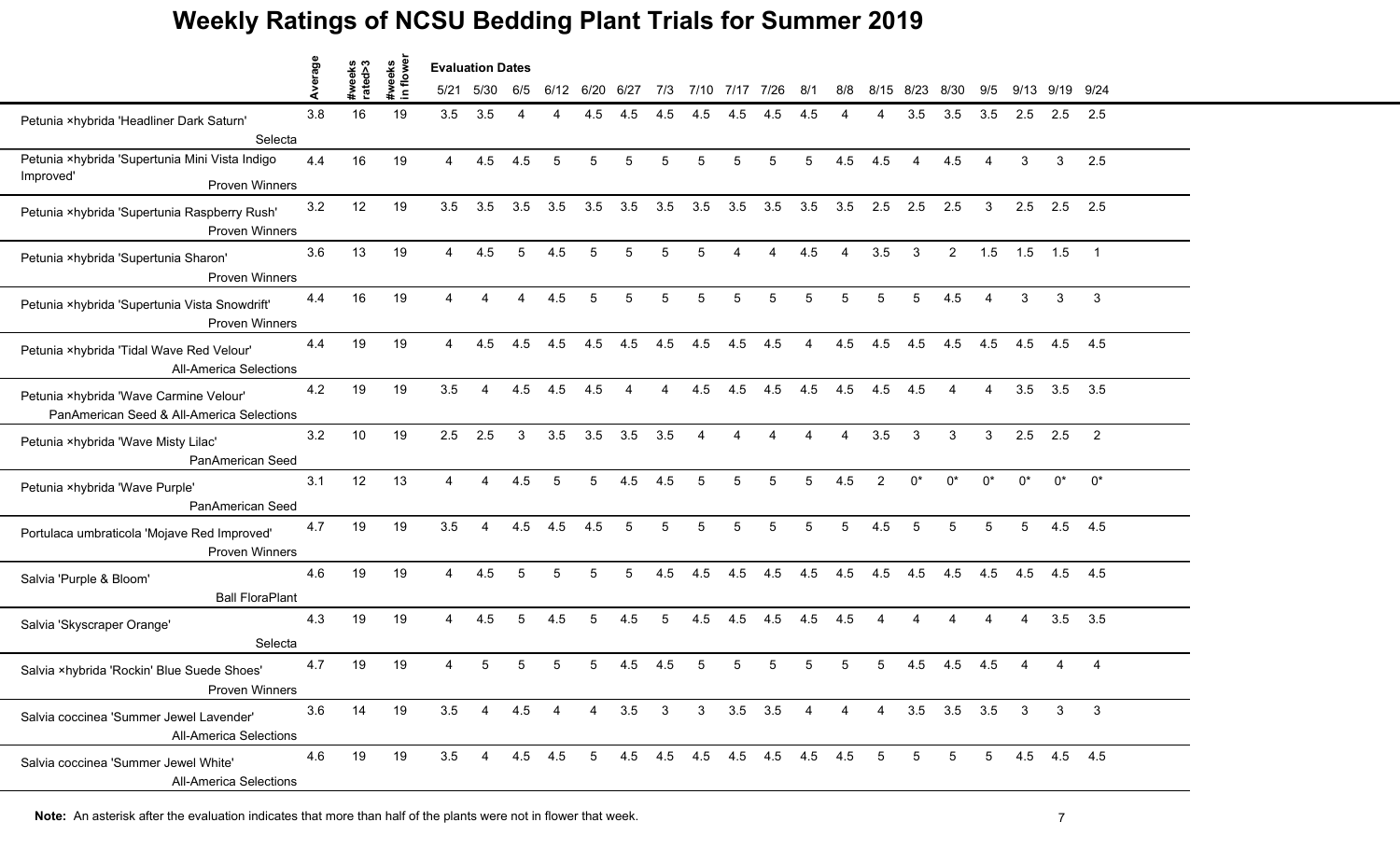|                                                                                               | verage | #weeks<br>rated>3<br>#weeks<br>in flowe<br><b>Evaluation Dates</b> |              |                |                        |                         |                 |                |                |                |                |                         |                          |                         |                |                             |                |                         |              |                 |                |                |
|-----------------------------------------------------------------------------------------------|--------|--------------------------------------------------------------------|--------------|----------------|------------------------|-------------------------|-----------------|----------------|----------------|----------------|----------------|-------------------------|--------------------------|-------------------------|----------------|-----------------------------|----------------|-------------------------|--------------|-----------------|----------------|----------------|
|                                                                                               | ∢      |                                                                    |              | 5/21           | 5/30                   | 6/5                     | 6/12            | 6/20           | 6/27           | 7/3            | 7/10           | 7/17                    | 7/26                     | 8/1                     | 8/8            |                             | 8/15 8/23      | 8/30                    | 9/5          | 9/13            | 9/19           | 9/24           |
| Salvia farinacea ' Unplugged So Blue'<br><b>Proven Winners</b>                                | 4.3    | 17                                                                 | 19           | 4              | 4.5                    | 5                       | 5               | 5              | 5              | 5              |                | 4.5                     | 4.5                      | 4.5                     | 5              | 5                           |                | 3.5                     | 3.5          | 3               | 3              | 3.5            |
| Solenostemon scutellarioides 'ColorBlaze Wicked 3.9<br>Hot'<br><b>Proven Winners</b>          |        | 13                                                                 | 14           | $4^*$          | $4.5*$                 | $4.5*$                  | $4.5*$          | $4.5*$         | 5              | 4.5            | 4.5            | 4.5                     | 4.5                      | 4.5                     | $\overline{4}$ | 3.5                         | 3              | 3                       | 3            | 3               | 3              | 3              |
| Solenostemon scutellarioides 'ColorBlaze Wicked 4.6<br>Witch'<br><b>Proven Winners</b>        |        | 19                                                                 | $\mathbf{1}$ | $4^*$          |                        | $4.5^*$ $4.5^*$ $4.5^*$ |                 | $5*$           | $5*$           | $5^*$          | $5*$           | $5^*$                   | $5*$                     | $5^*$                   | $5^*$          | $5^*$                       |                | $4.5^*$ $4.5^*$ $4.5^*$ |              | $4^*$           | $4^*$          | 3.5            |
| Tagetes erecta 'Big Duck Gold'<br><b>All-America Selections</b>                               | 4.1    | 14                                                                 | 19           | $\overline{4}$ | 4.5                    | 5                       | 5               | 5              | 5              | 5              | 5              | 5                       | 4.5                      | $\overline{4}$          | 3.5            | 3.5                         | 3.5            | 3                       | 3            | 3               | 3              | 2.5            |
| Tagetes erecta 'Little Duck Orange'<br>AmeriSeed                                              | 4.4    | 19                                                                 | 19           | 3.5            |                        | 4.5                     | 4.5             | 4.5            | 4.5            | 4.5            | 4.5            | 4.5                     | 4.5                      | 4.5                     | 4.5            | 4.5                         | 4.5            | 4.5                     | 4.5          | 4.5             | 4.5            | 4.5            |
| Tagetes patula 'Super Hero Spry'<br><b>All-America Selections</b>                             | 3.8    | 17                                                                 | 19           | 3.5            | 3.5                    | 4                       | $\overline{4}$  | 4.5            | 4.5            | 4.5            | 4.5            | $\overline{4}$          | $\boldsymbol{\varDelta}$ | $\overline{4}$          | 3.5            | 3.5                         | $\overline{4}$ | 3.5                     | 3.5          | 3.5             | 3              | 3              |
| Verbena '19OS06'<br><b>All-America Selections</b>                                             | 4.4    | 19                                                                 | 18           | $4^*$          | $\overline{4}$         | $\overline{4}$          | 4.5             | 4.5            | 5              | 5              | 5              | 5                       | 5                        | 5                       | 4.5            | $\overline{4}$              | 3.5            | 3.5                     | 3.5          | 4               | $4.5$ $4.5$    |                |
| Verbena 'Superbena Sparkling Amethyst<br>Improved'<br><b>Proven Winners</b>                   | 4.1    | 19                                                                 | 19           | $\overline{4}$ | 4.5                    | 4.5                     | 4.5             | 4.5            | 4.5            | $\overline{A}$ | 4.5            | 4.5                     | 4.5                      | Δ                       | 4              | 4                           |                | 4                       | 4            | 3.5             | 3.5            | 3.5            |
| Verbena ×hybrida 'EnduraScape Pink Bicolor'<br><b>All-America Selections</b>                  | 4.4    | 19                                                                 | 19           | 4              | 4.5                    | 5                       | 4.5             | 5              | 5              | 5              | 5              | 4.5                     | 4.5                      | 4.5                     |                |                             |                |                         |              |                 |                | 3.5            |
| Verbena ×hybrida 'Superbena Sparkling Rosé '<br><b>Proven Winners</b>                         | 2.5    | $\overline{7}$                                                     | 17           | 3.5            | 3.5                    | $3.5^*$ $3.5^*$         |                 | 3.5            | 3.5            | 3.5            | $\mathbf{3}$   | 3                       | $\mathbf{3}$             | 2.5                     | $\overline{2}$ | $\overline{2}$              | 1.5            | $\overline{1}$          | $\mathbf{1}$ | 1.5             | 1.5            | $\overline{1}$ |
| Verbena bonariensis 'Buenos Aires<br>All-American Comparison<br><b>All-America Selections</b> | 4.1    | 19                                                                 | 18           | $3.5*$         | $\boldsymbol{\Lambda}$ | 4                       | $\overline{4}$  | 4              | 4.5            | 4.5            | 4.5            | 4.5                     | 4.5 4.5                  |                         | 4.5            | 4                           | 4              | 3.5                     | 3.5          | 3.5             | 3.5            | $\overline{4}$ |
| Verbena bonariensis 'Finesse<br>All-American Comparison<br><b>All-America Selections</b>      | 4.1    | 19                                                                 | 18           | $3.5*$         | 4                      | 4                       | $\overline{4}$  | 4              | 4.5            | 4.5            | 4.5            | 4.5                     | 4.5                      | 4.5                     | 4.5            | 4                           | 4              | 3.5                     | 3.5          | 3.5             | 4              | $\overline{4}$ |
| Zinnia 'Zesty Fuchsia'<br><b>Ball Ingenuity</b>                                               | 3.2    | 8                                                                  | 19           | 3.5            | 3.5                    | 3.5                     | 3.5             | 3              | 3              | 3.5            | 3              | 3.5                     | 3.5                      | 3.5                     | 3              | 3                           | 3              | 3                       | 2.5          | 3               | 3              | 3              |
| Zinnia 'Zesty Pink'<br><b>Ball Ingenuity</b>                                                  | 3.1    | $5\overline{)}$                                                    | 19           | 3.5            | $\mathbf{3}$           | 3 <sup>1</sup>          | 3 <sup>1</sup>  | 3 <sup>1</sup> | 3 <sup>1</sup> |                | $2.5$ 2.5      | $\overline{\mathbf{3}}$ |                          |                         |                | $3.5$ $3.5$ $3.5$ $3.5$ $3$ |                | $\mathbf{3}$            | $\mathbf{3}$ | $\mathbf{3}$    | 3 <sup>7</sup> | $\mathbf{3}$   |
| Zinnia 'Zesty Purple'<br><b>Ball Ingenuity</b>                                                | 2.8    | $5\phantom{.0}$                                                    | 19           | 3.5            | $\mathbf{3}$           |                         | $3.5$ $3.5$ $3$ |                | $\mathbf{3}$   | 3 <sup>7</sup> | 3 <sup>7</sup> |                         | $3.5\quad 3.5$           | $\overline{\mathbf{3}}$ | 3 <sup>7</sup> |                             | $2.5$ 2.5      |                         |              | $2 \t 1.5 \t 2$ | $2^{\circ}$    | $\overline{2}$ |